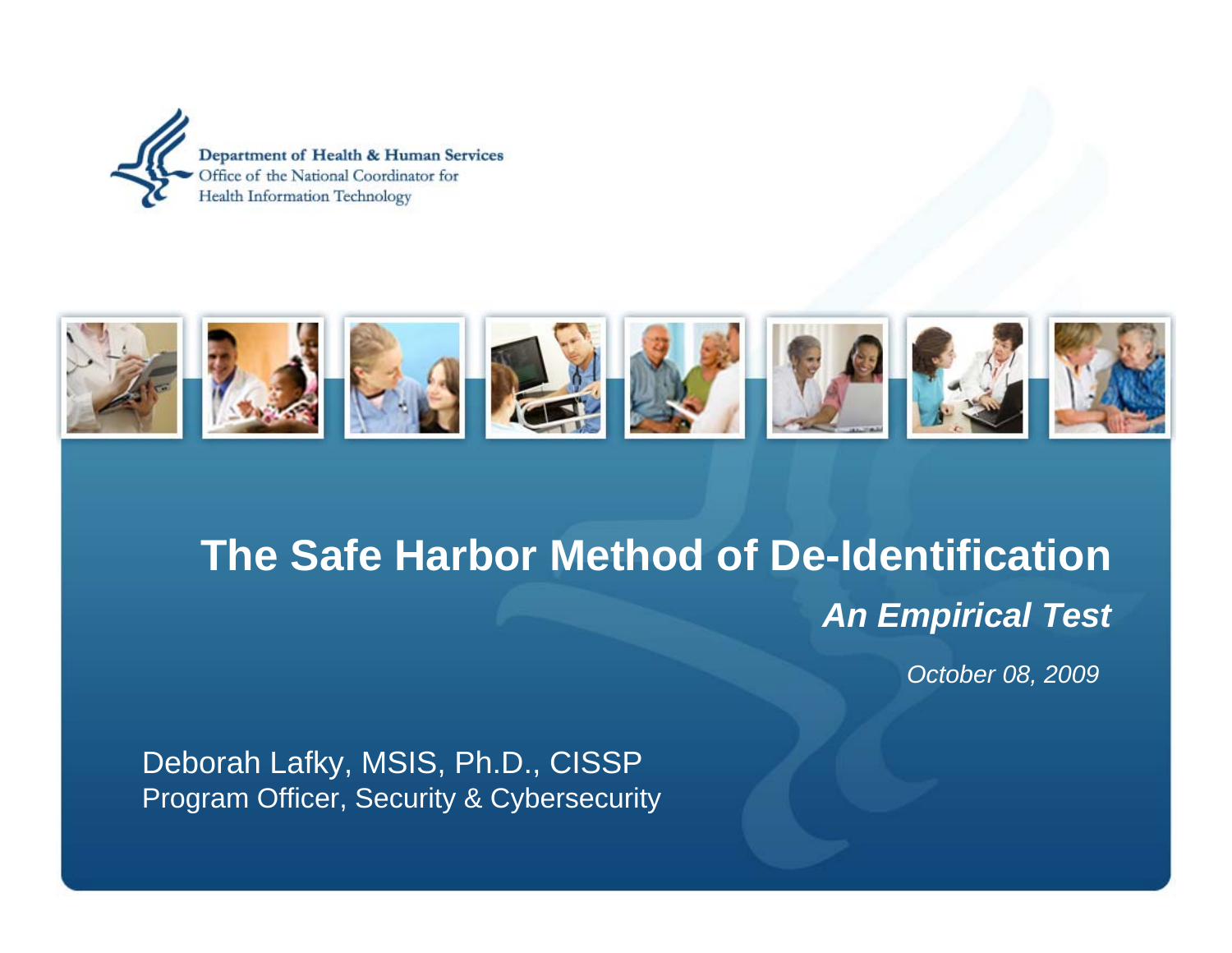# **The Project Staff and Funding**



#### NORC at the UNIVERSITY OF CHICAGO

- NORC staff working on the Project
	- Avi Singh, Principal Investigator
	- Michael Davern, Project Director
	- Elizabeth Hair, Project Manager
	- Peter Kwok, Lead Statistician
	- Joshua Borton, Statistician
	- Amanda Yu, Research Scientist
	- Craig Holden, Research Analyst
- ARRA funding provided by the Office of the National Coordinator for Health Information Technology.



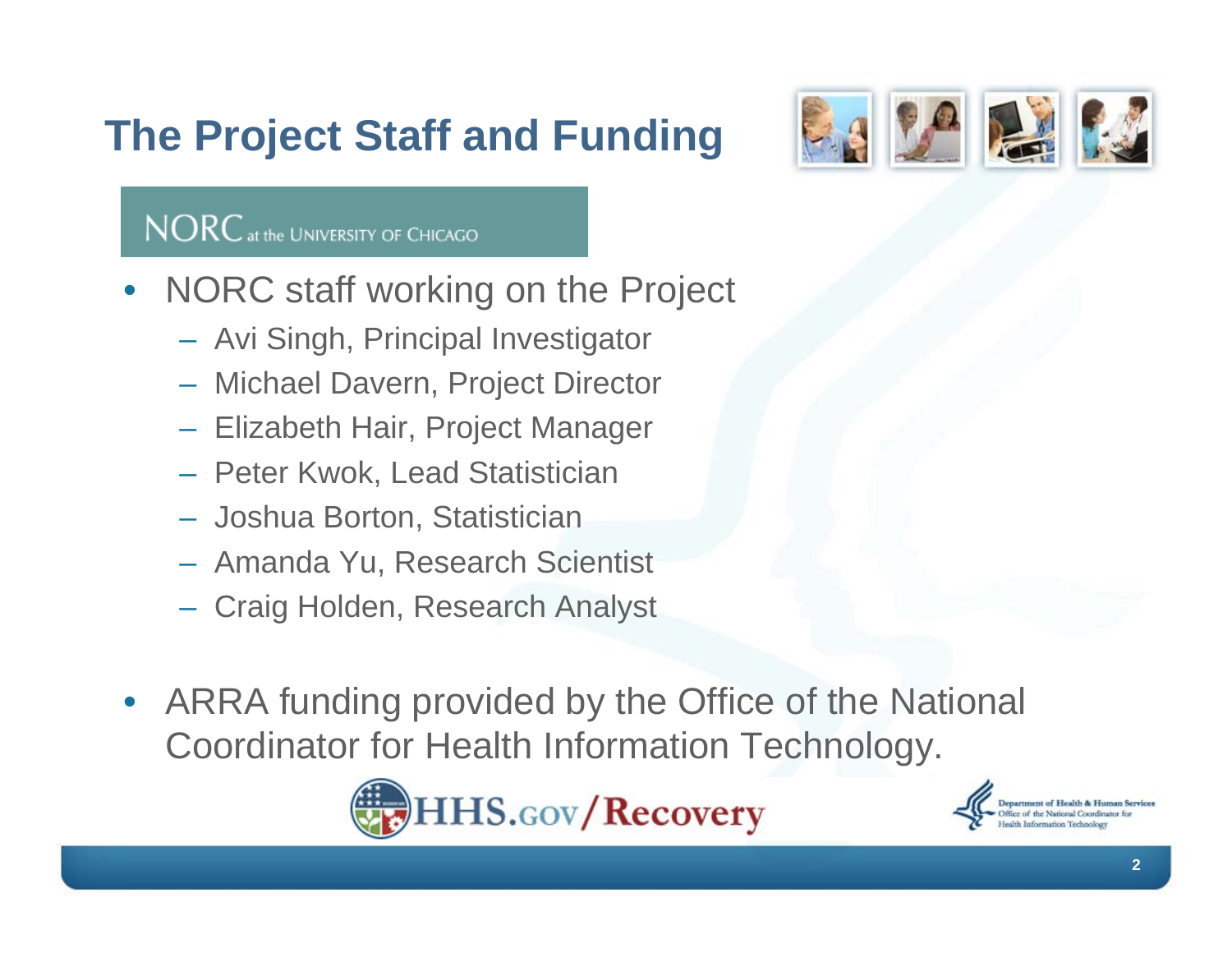#### **Agenda**



- What is the "Safe Harbor" method of de-identification?
- Why are we testing it now?
- What are we testing?
- How did we do the tests?
- What did we find?
- What does it all mean?

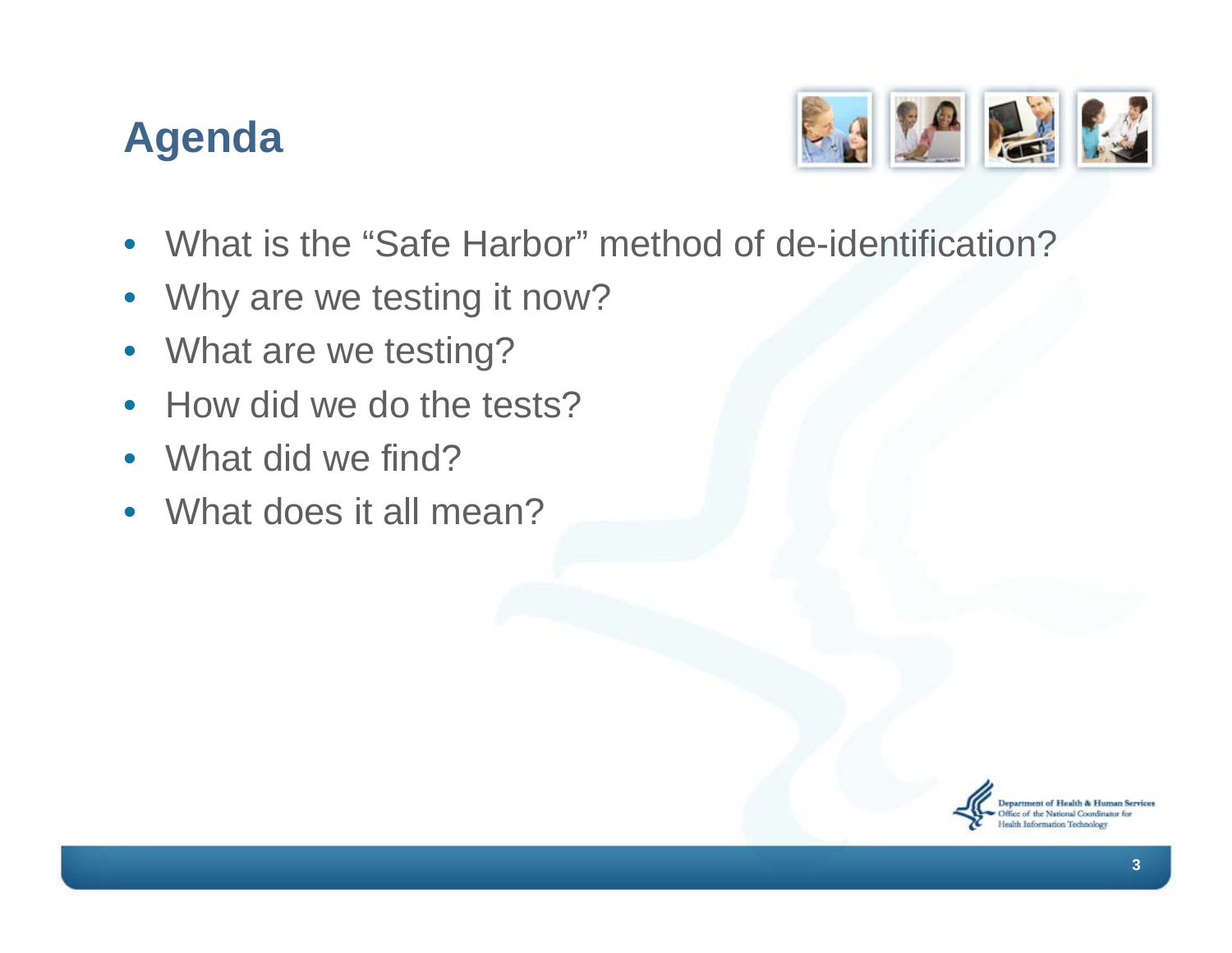#### **What is the "Safe Harbor" method of de-identification?**



- Alternative to "expert determination" method
- HIPAA Privacy Rule §164.514(b)(2)(i)
- 18 direct and indirect identifiers must be removed and there must be no actual knowledge that information can be identified\*
- 1. Names
- 2. Geographic subdivisions smaller than state
- 3. All elements of dates except year
- 4. Telephone numbers
- 5. Fax numbers
- 6. E-mail addresses
- 7. Social Security numbers
- 8. Medical record numbers
- 9. Health plan beneficiary numbers
- 10. Account numbers
- 11. Certificate/license numbers
- 12. Vehicle identifiers/serial numbers
- 13. Device identifiers/serial numbers
- 14. URLs
- 15. IP addresses
- 16. Biometric identifiers
- 17. Full face photographic images
- 18. Any other unique identifying number, characteristic, or code

\* This list does not present the full detail of each of these. Refer to the regulation text for additional specifications and requirements.

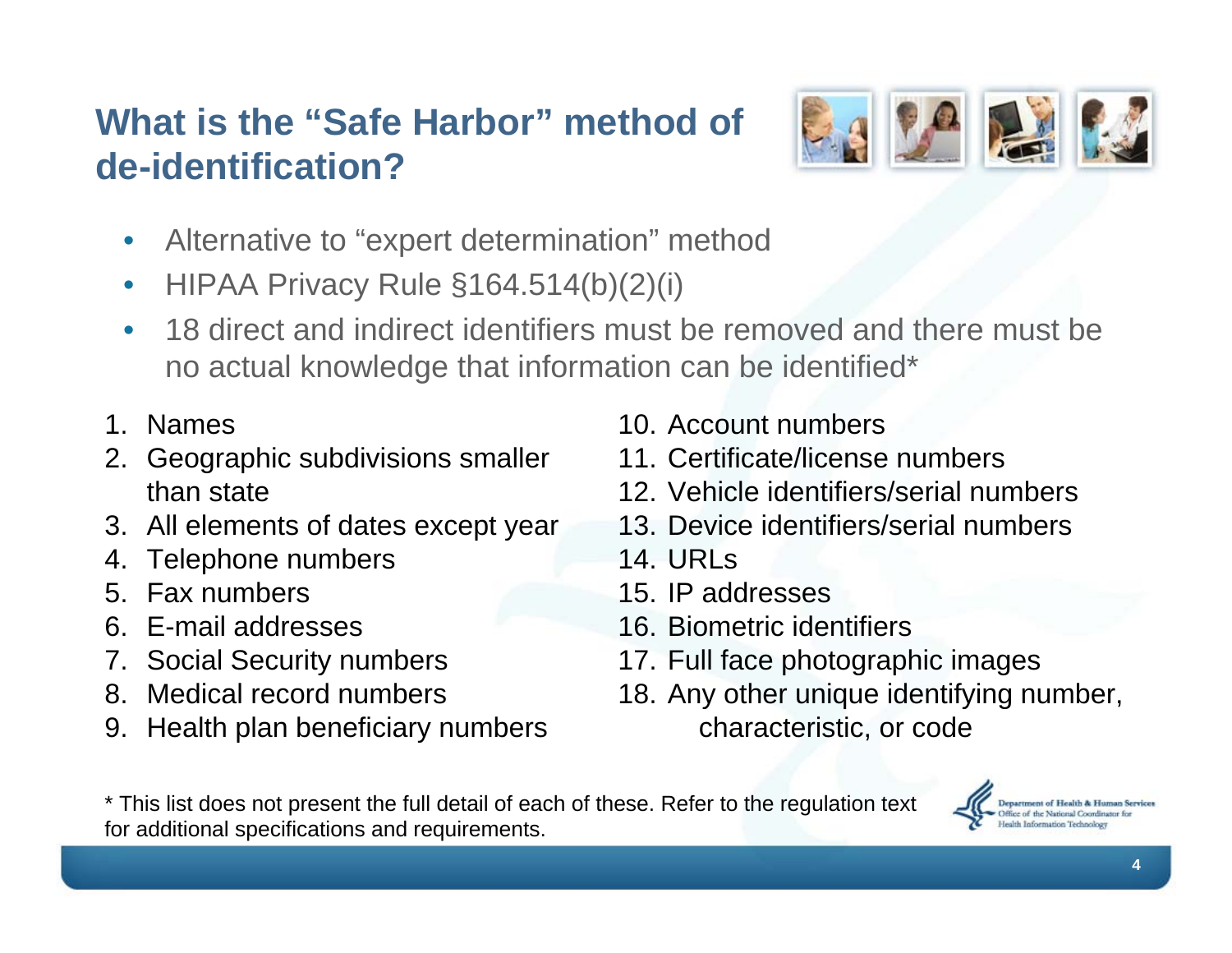#### **Why is HHS testing the Safe Harbor Method?**



- De-identified data sets are not protected health information under HIPAA Privacy Rule.
- Recent authors have questioned whether the Safe Harbor method is still strong enough to prevent reidentification; availability of 3<sup>rd</sup> party data has increased since the method was developed.
- ONC is providing technical input to OCR with respect to de-identification policy.
- Results will inform departmental policy.
	- HITECH requires guidance on de-identification.

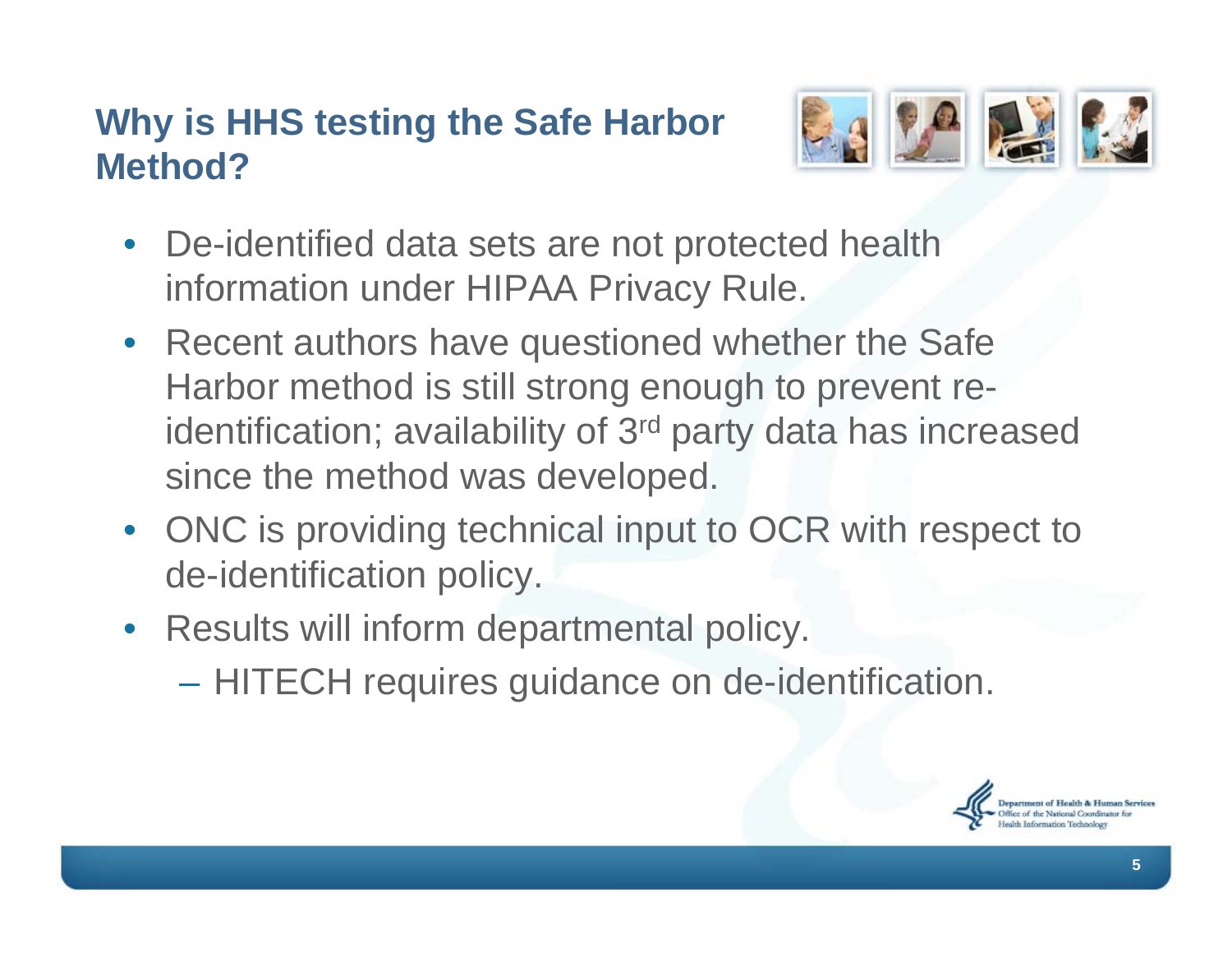

- Can a Safe Harbor de-identified data set be combined with readily available outside data to re-identify data set subjects?
	- –*Some researchers and others have stated that increased personal data availability, e.g. on the Internet, makes re-identification easy, but there has been little empirical evidence to support that claim.*

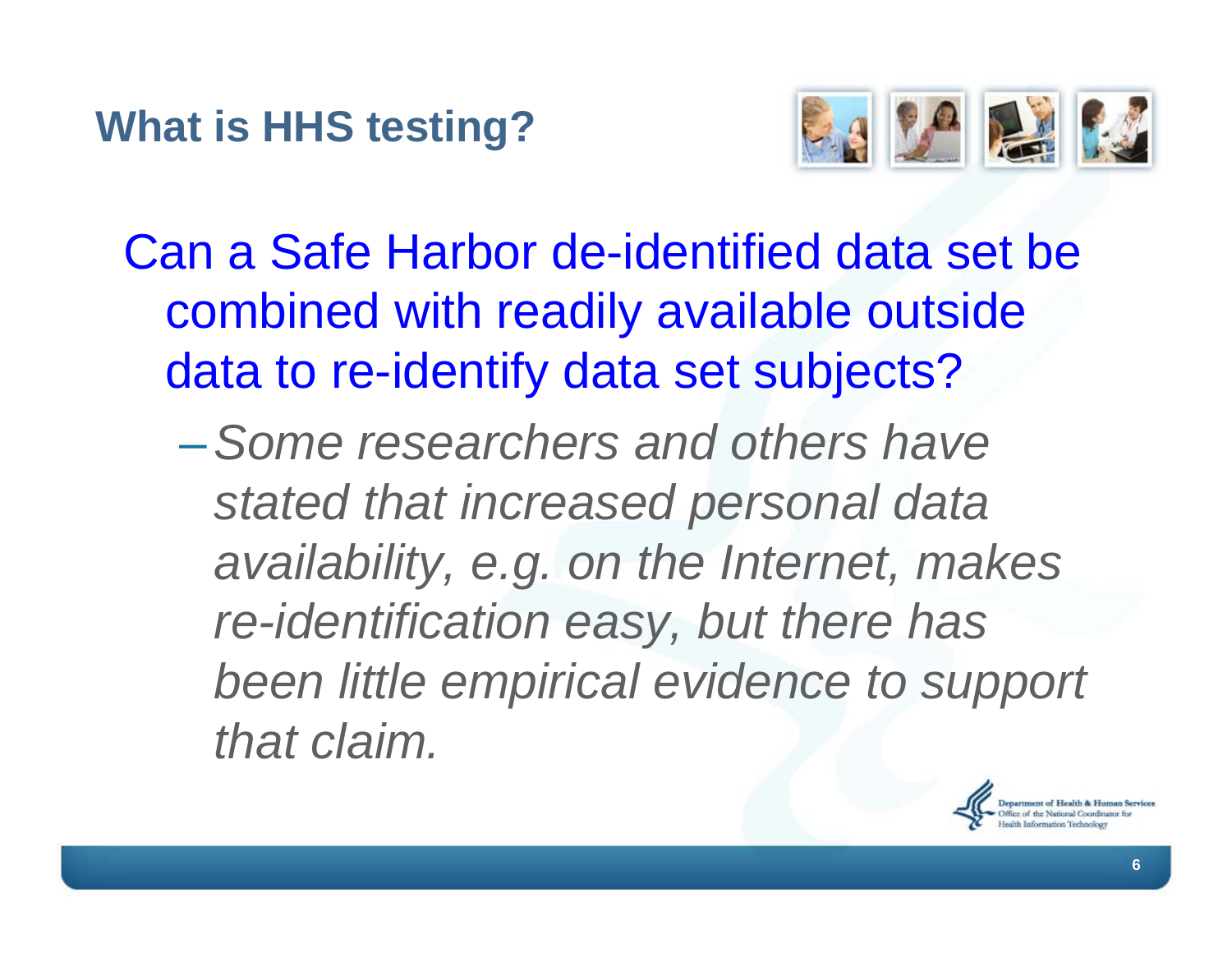#### **Why are people concerned about re-identification?**

- Loss of privacy
- Material impacts
	- Health/life insurance
	- Employment
- Is secondary use safe?
	- Does public acceptance of secondary use depend on the context of that use?
		- Public good vs. other types of use



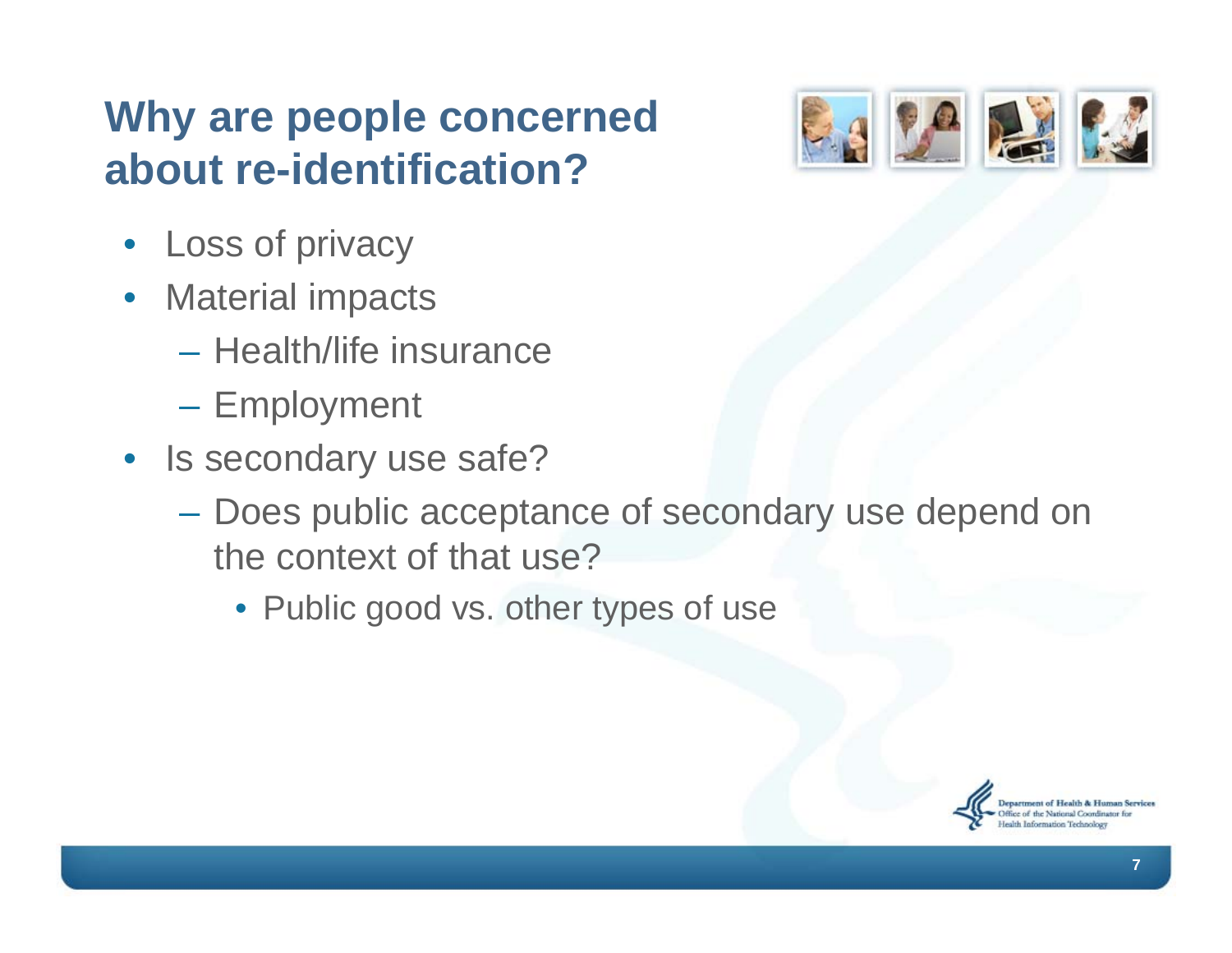## **What is HHS testing?**



- Two basic scenarios:
	- 1. Safe Harbor method de-identified data are obtained by someone with no knowledge except that which is available to the general public (low knowledge scenario).
		- e.g. a thief who steals a laptop just because the opportunity presents itself
	- 2. Safe Harbor method de-identified data are obtained by someone who has some knowledge about information it may contain (high knowledge scenario).
		- e.g. a research assistant seeking information on a celebrity known to be in the data set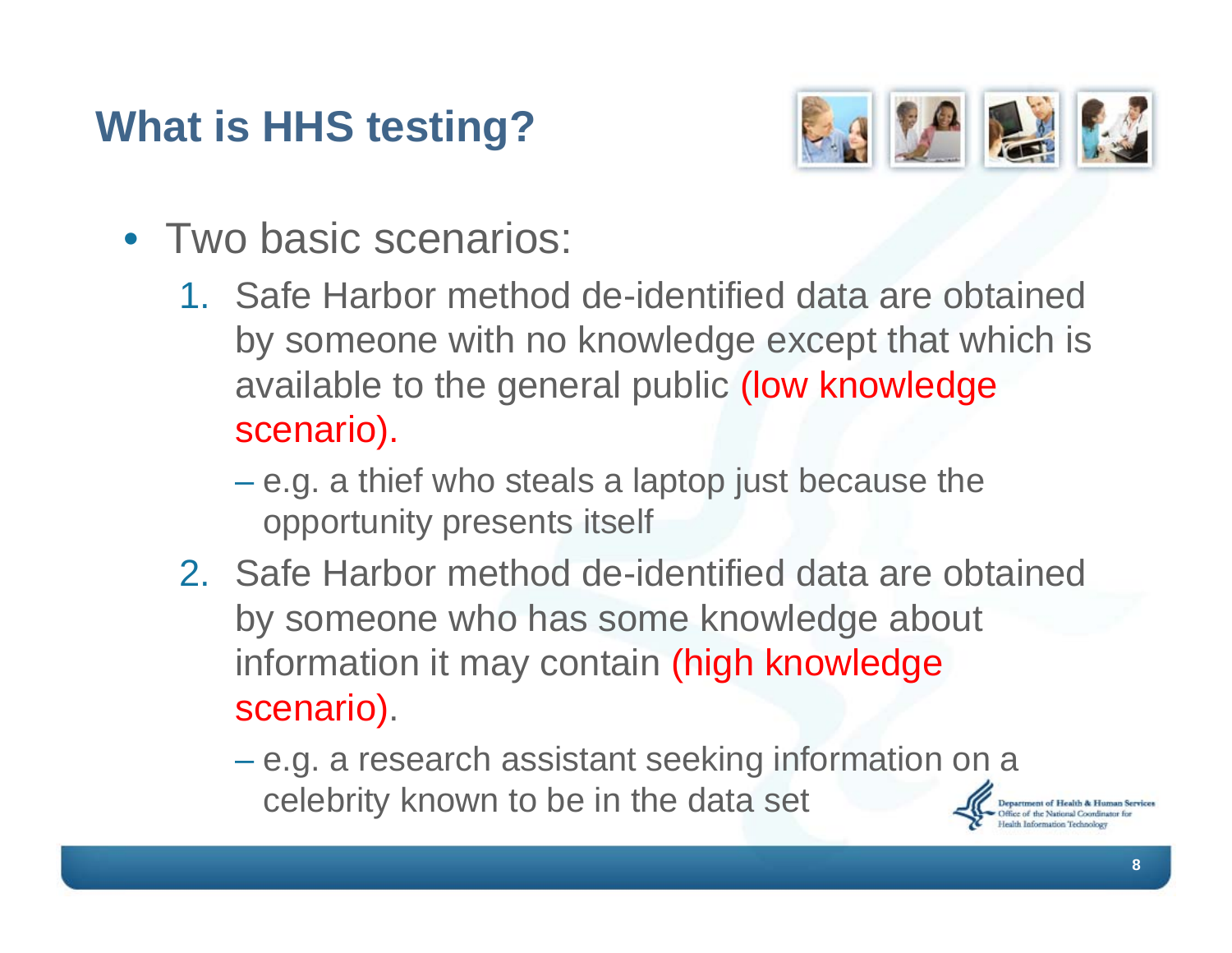## **What is HHS testing?**



- Two basic contexts:
	- 1. Re-identify all (or as many as possible) individuals in the data set (high yield scenario).
		- e.g. To obtain material for identity theft
	- 2. Re-identify particular individual(s) suspected to be in the data set (targeted yield scenario).
		- e.g. To obtain damaging information on a public figure.

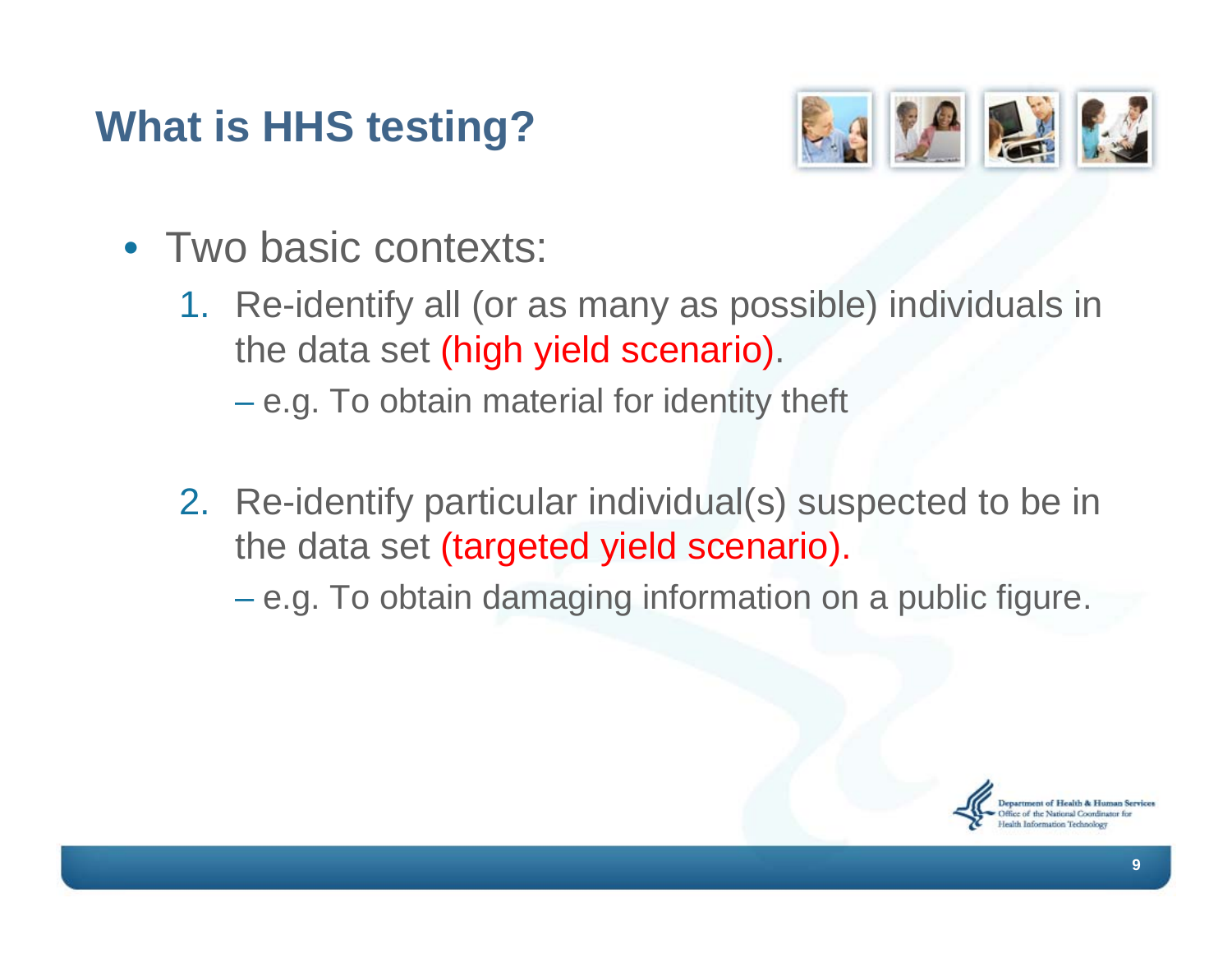#### **4 Classes of Risk**



| Knowledge                                                                                                                      | With higher<br>knowledge, try<br>to identify a<br>targeted<br>individual | With higher<br>knowledge, try<br>to identify as<br>many people as<br>possible. | <b>HIGH</b> |  |  |  |
|--------------------------------------------------------------------------------------------------------------------------------|--------------------------------------------------------------------------|--------------------------------------------------------------------------------|-------------|--|--|--|
|                                                                                                                                | With little<br>knowledge, try<br>to identify a<br>targeted<br>individual | With little<br>knowledge, try<br>to identify as<br>many people as<br>possible. |             |  |  |  |
| <b>LOW</b>                                                                                                                     |                                                                          |                                                                                |             |  |  |  |
| <b>Yield</b><br>epartment of Health & Human Services<br>ffice of the National Coordinator for<br>Iealth Information Technology |                                                                          |                                                                                |             |  |  |  |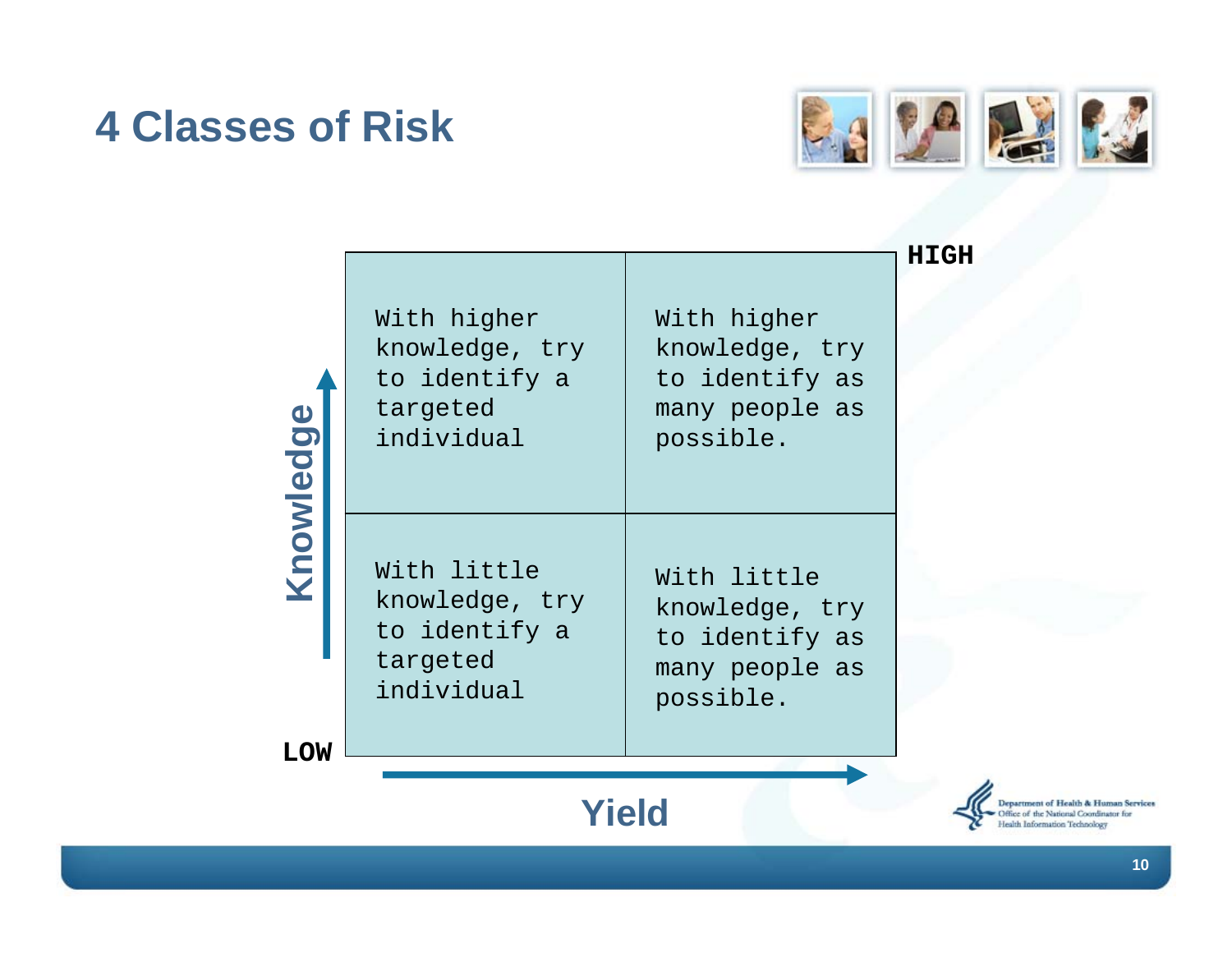#### **4 Classes of Risk**



#### **Effort to re-identify is allocated to the desired payoff**.

| Knowledge  | With higher<br>knowledge, try<br>to identify a<br>targeted<br>individual | With higher<br>knowledge, try<br>to identify as<br>many people as<br>possible. |  |  |  |  |
|------------|--------------------------------------------------------------------------|--------------------------------------------------------------------------------|--|--|--|--|
| <b>LOW</b> | With little<br>knowledge, try<br>to identify a<br>targeted<br>individual | With little<br>knowledge, try<br>to identify as<br>many people as<br>possible. |  |  |  |  |
|            | Yield                                                                    |                                                                                |  |  |  |  |

**HIGH**

Department of Health & Human Services ffice of the National Coordinator for Health Information Technology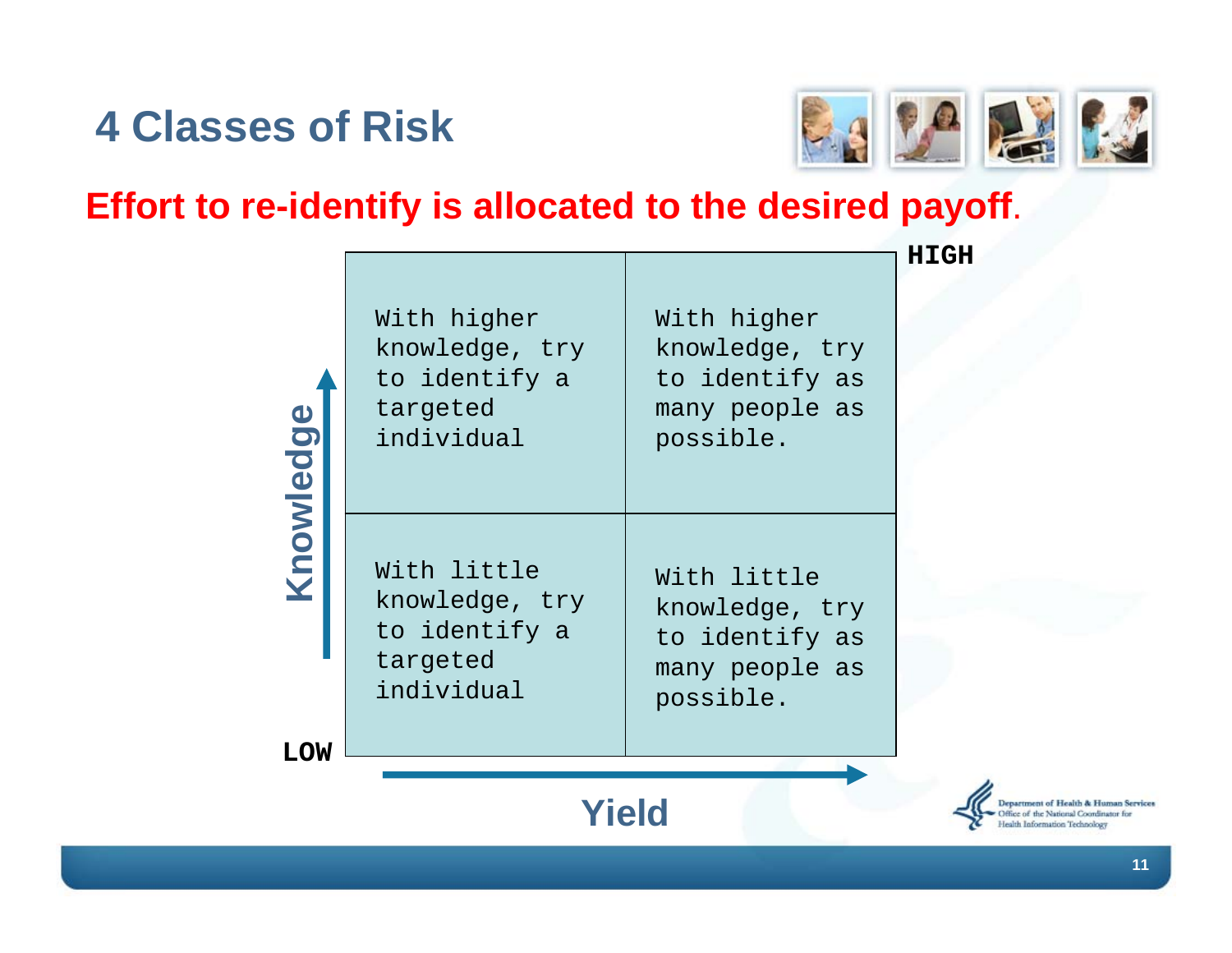### **4 Classes of Risk**



#### **How much effort is required to produce a high yield from Safe Harbor de-identified data?**

| Knowledge  | With higher<br>knowledge, try<br>to identify a<br>targeted<br>individual | With higher<br>knowledge, try<br>to identify as<br>many people as<br>possible. | 11. |  |  |
|------------|--------------------------------------------------------------------------|--------------------------------------------------------------------------------|-----|--|--|
|            | With little<br>knowledge, try<br>to identify a<br>targeted<br>individual | With little<br>knowledge, try<br>to identify as<br>many people as<br>possible. |     |  |  |
| <b>LOW</b> |                                                                          |                                                                                |     |  |  |

**HIGH**

**Department of Health & Human Services** ffice of the National Coordinator for Health Information Technology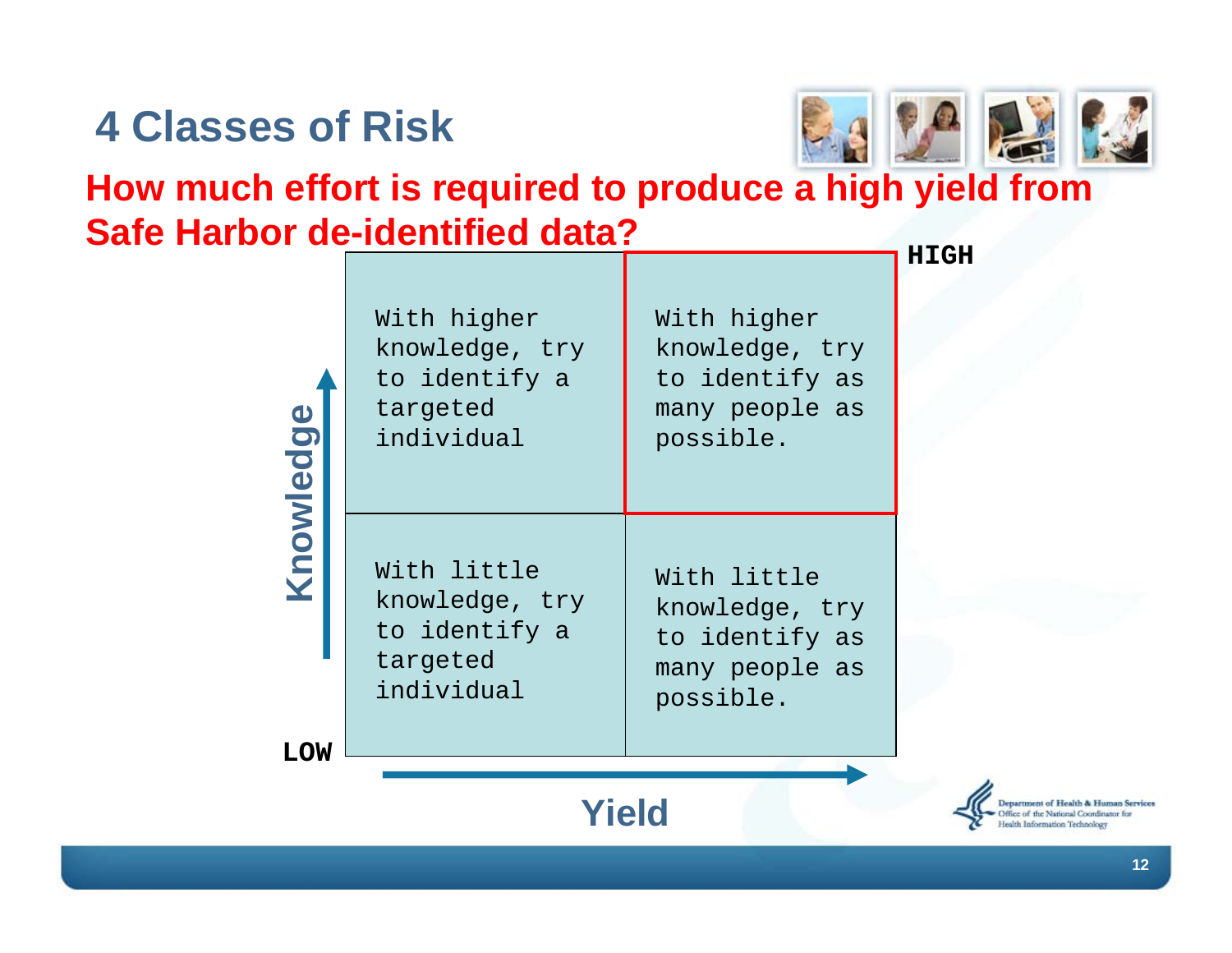#### **Two different challenges**



- 1. Given a Safe Harbor Method de-identified data set, how many of the records can be accurately linked back to specific patients?
- 2. Is Person X in this de-identified data set?

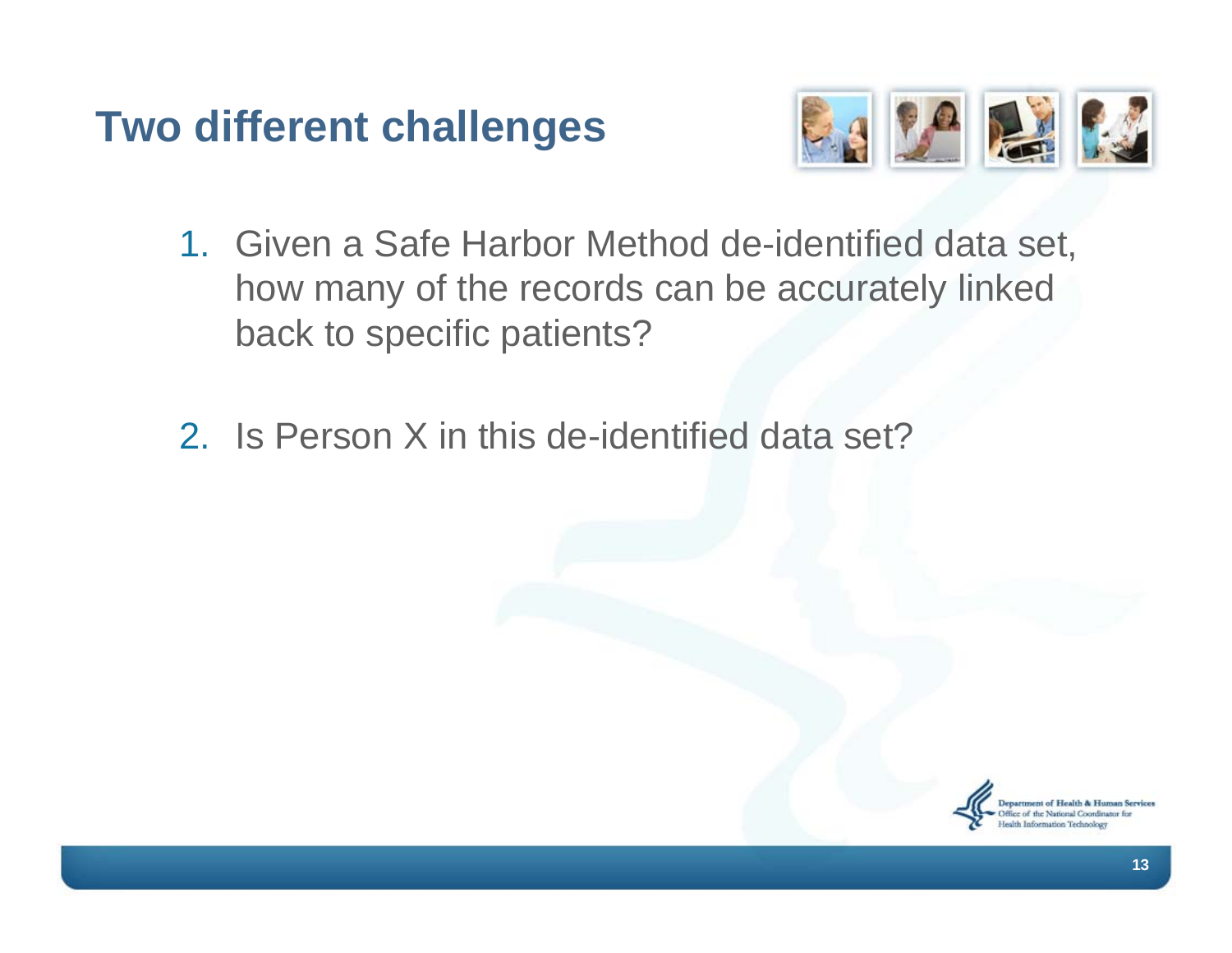#### **Two different challenges**



1. Given a de-identified data set, how many of the records can be accurately linked back to specific patients?

2. Is Person X in this de-identified data set?

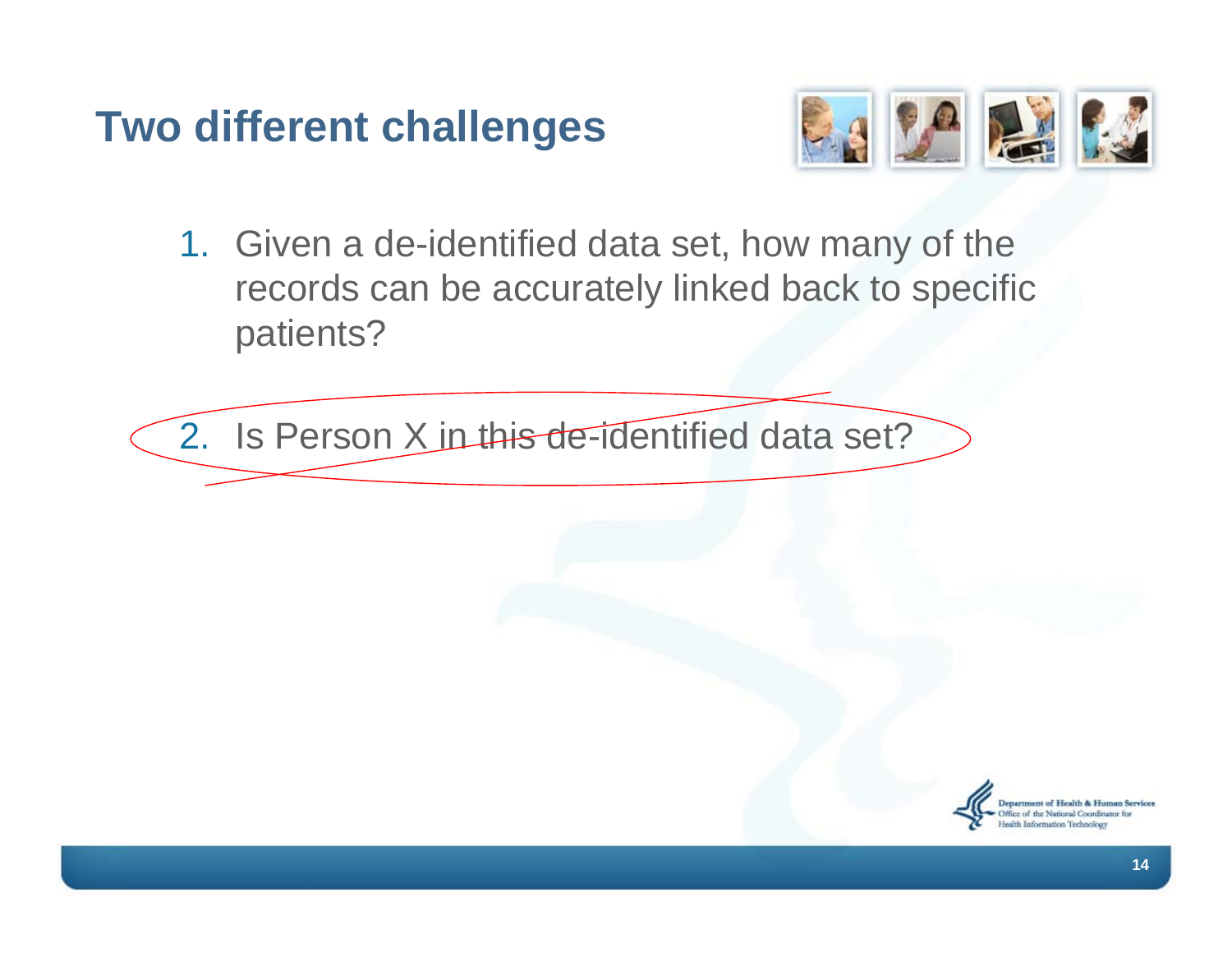

# **How likely is it that any particular record in a HIPAA Safe Harbor de-identified data set can be correctly re-linked to a person?**

# *Is it easy or hard?*

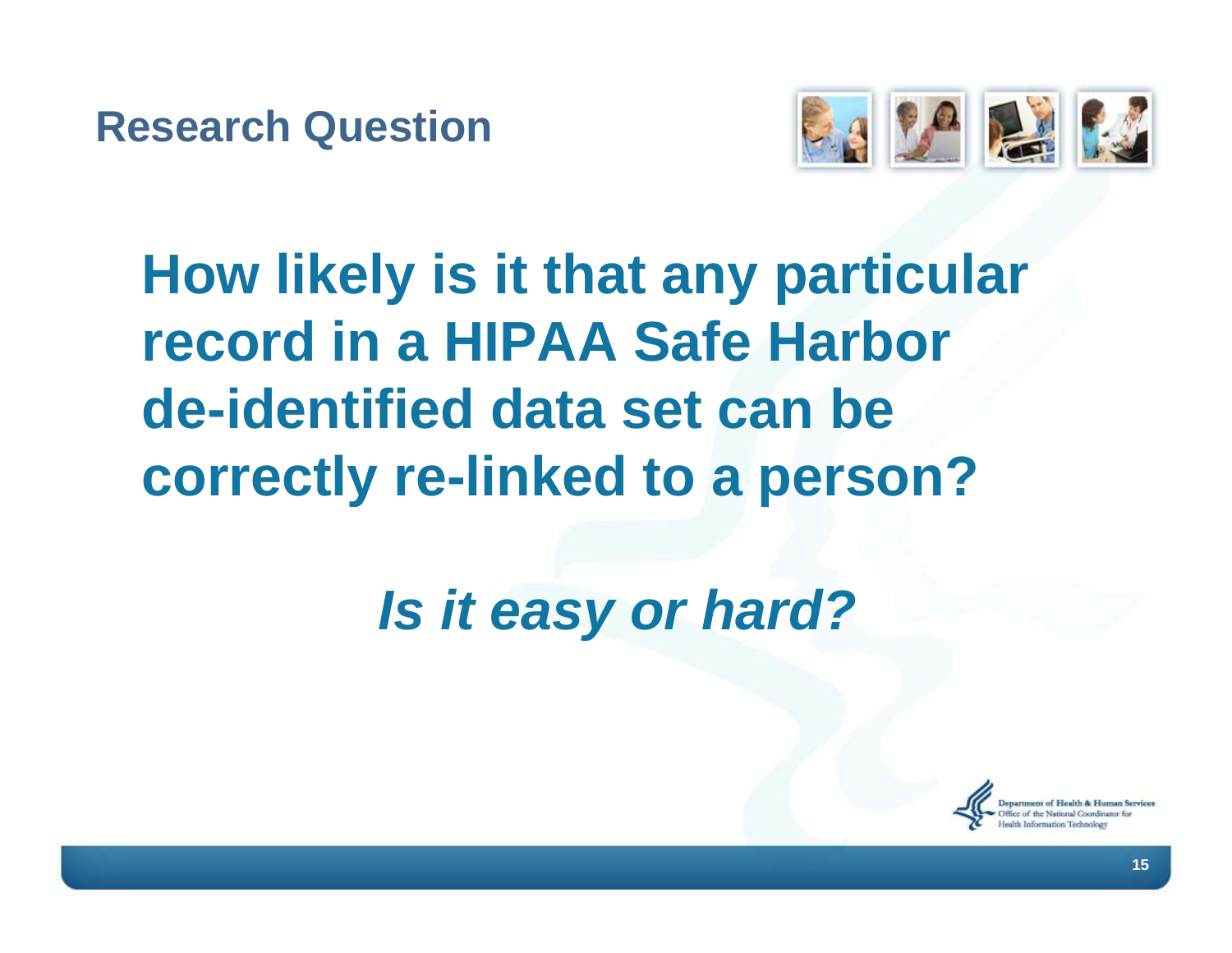## **How is this testing being done?**



- A set of ~15,000 Safe Harbor method de-identified patient records were pulled from a large academic health center serving a multi-county region of about 1.6 million.
	- To increase the likelihood of an "easy" match, all subjects were drawn from a pool who self-identified as part of a large minority ethnic group
	- The NORC research team did not have access to the real identities of the subjects
- A matched list of individuals in the same geographic area and of the same ethnic group was obtained from a commercial data repository (considered reliable enough by the US Census to be used to verify and cross-check its household data).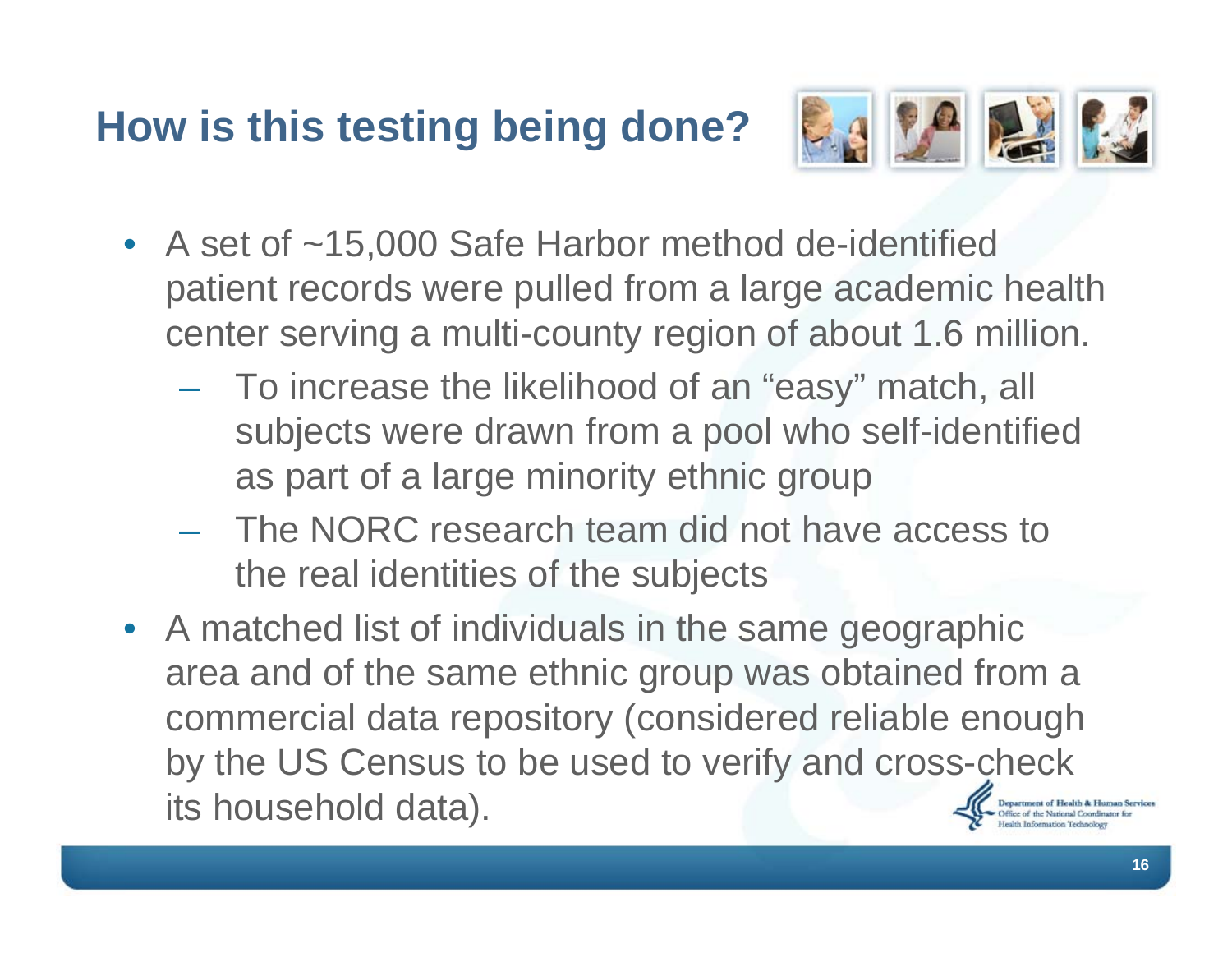## **How is this testing being done?**



- NORC researchers tried to match de-identified records with identifiable records in the purchased database.
	- 2-step process
		- 1) To get an accurate linkage, there must be uniquely correlating information
			- People who have many traits in common are very difficult to correlate with any certainty.
			- People who have unique or near-unique "profiles" are easier to match.
		- Therefore, Step 1 is to search for unique profiles
		- Out of ~15,000 de-identified records, this data set produced 216 "uniques".

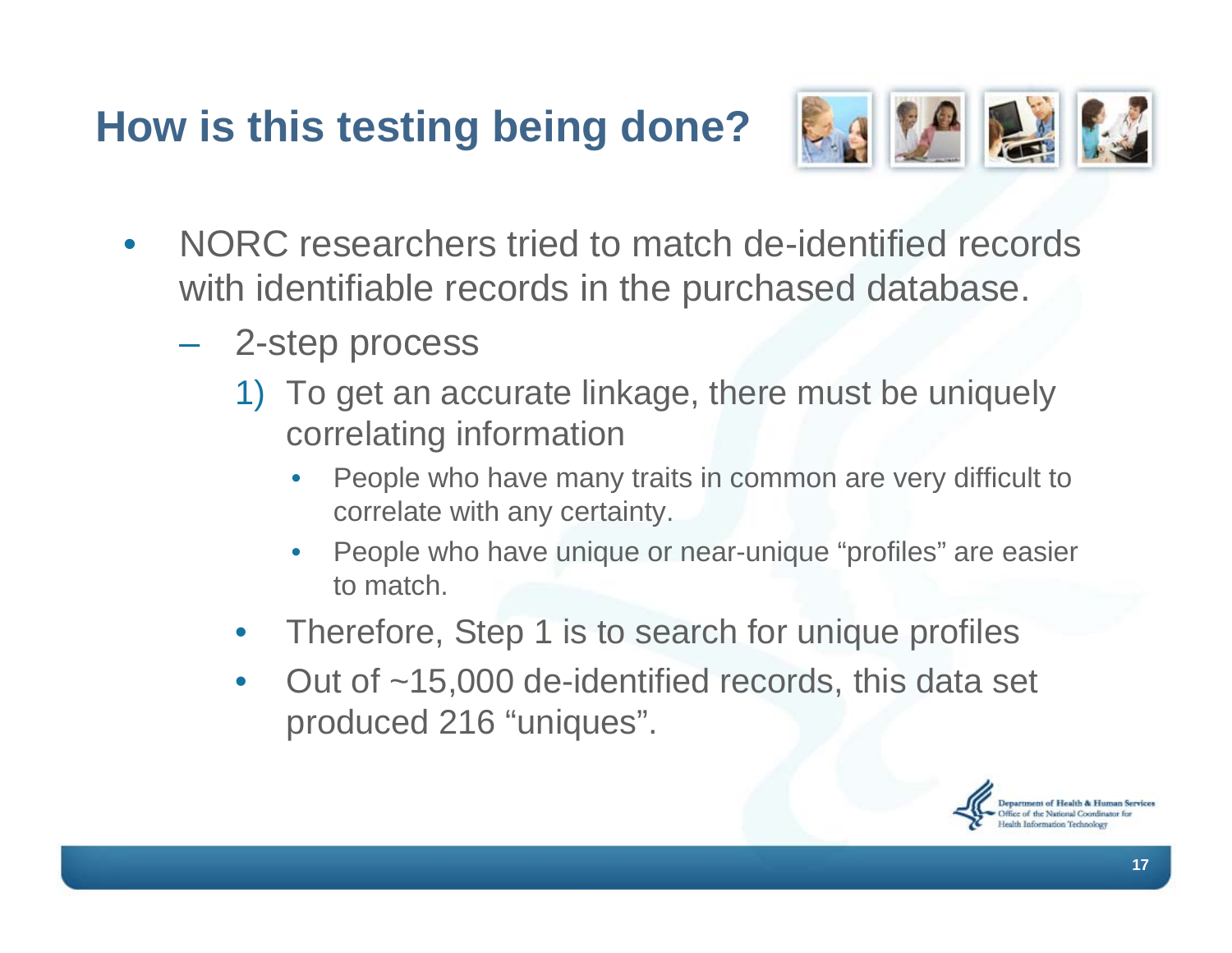## **How is this testing being done?**



- Step 2
	- 1) Manually search through the external source data (e.g. InfoUSA) to see if any of the records align with any of the "uniques" in the de-identified data set.
	- 2) Send the possible matches back to the health center data team for verification that a true match was made.

All done with IRB approval.

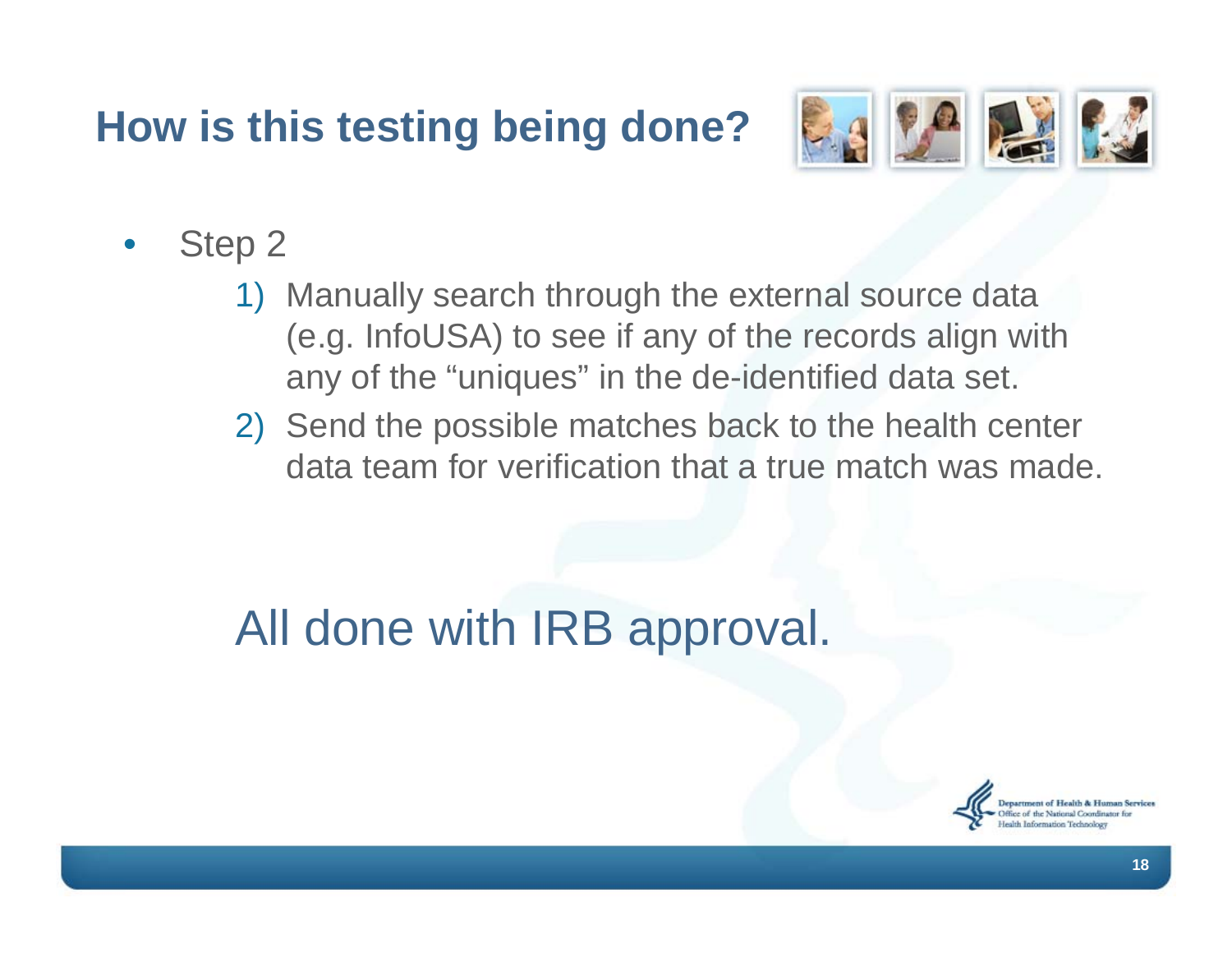#### **What are the findings?**



- 216 unique profiles found in the de-identified data (1.5%)
	- As data sets grow larger, unique profiles are fewer.
	- Only 84 unique profiles out of 32,549 (0.25%) InfoUSA records in the same geographic area and same ethnic group
- 28 potential pairs were found after combing through the data manually
	- There are no matching algorithms the team knows of that are more accurate than using human judgment because
		- (a) **contextual knowledge** is essential and
	- (b) data sources are "dirty"
- Only 2 were verified to be correct matches... …for a match rate of less than 0.01%

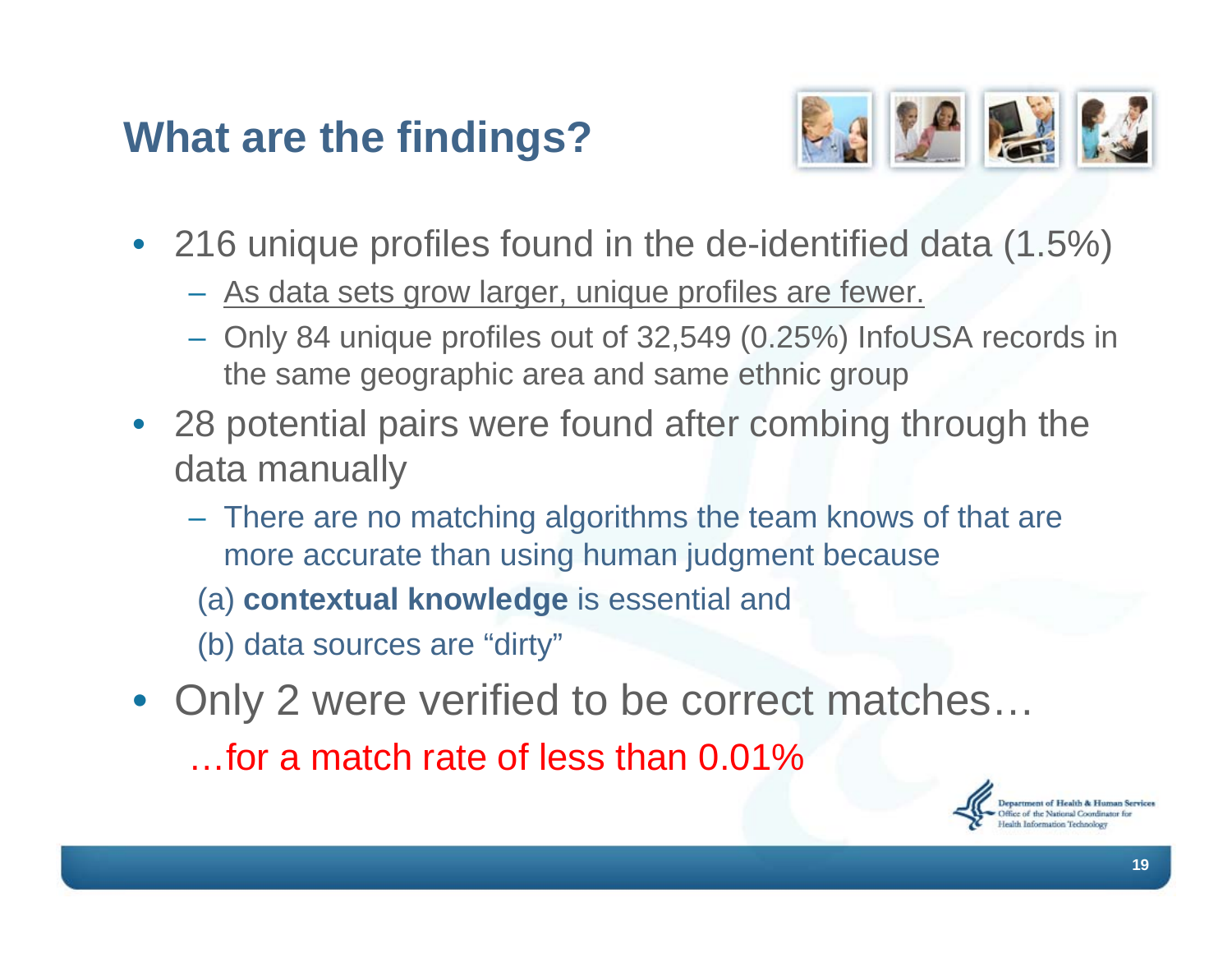#### **What does this all mean?**



- Matching up Safe Harbor de-identified records to publicly available data is:
	- Labor-intensive
	- Costly
	- Has a low yield
	- *These facts are a deterrent to identity thieves*

Some provisos apply:

- The larger the data set, the safer it is (safety in numbers)
- The more extra knowledge an intruder has, the better they will be able to match the data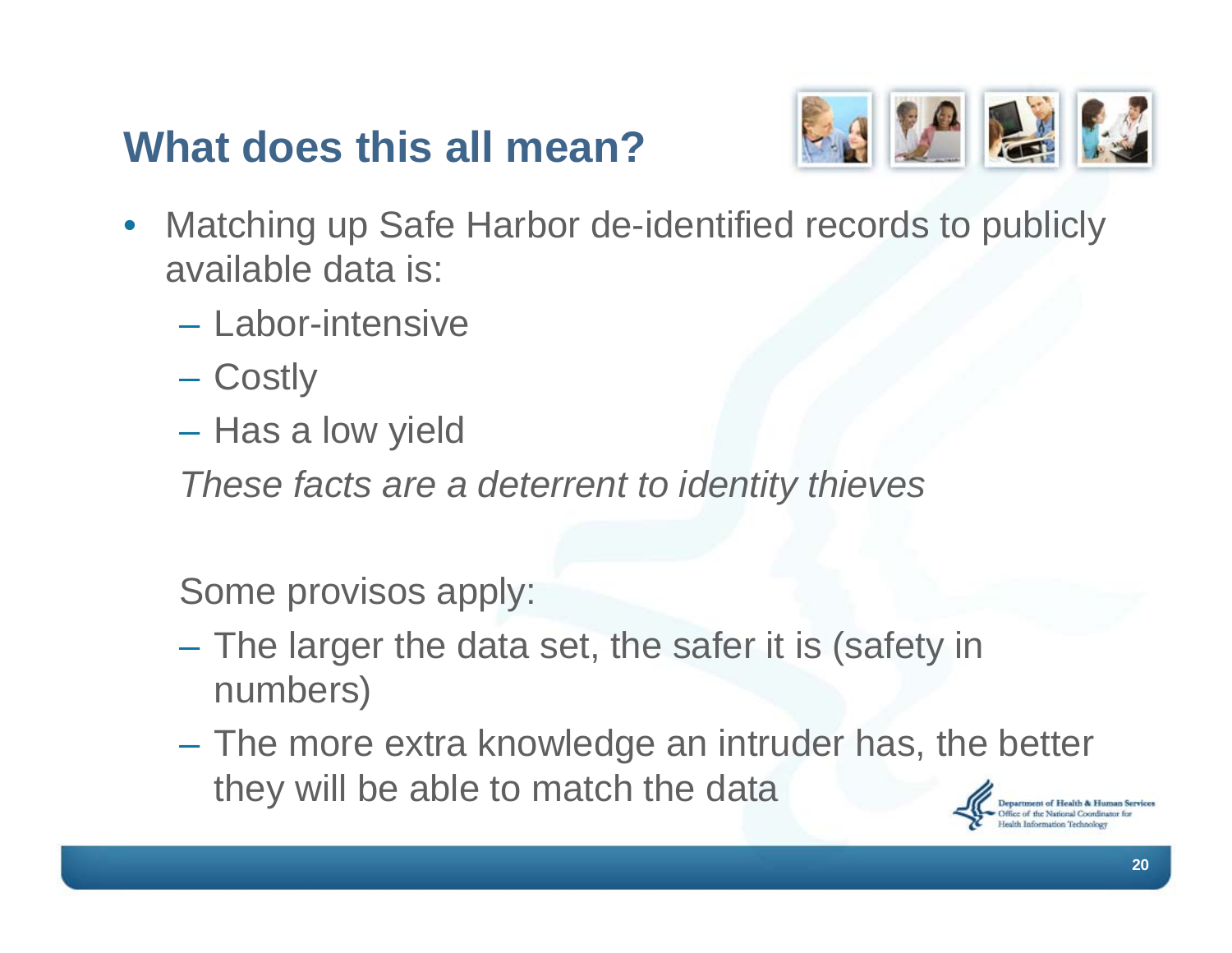#### **Notes**



- Data sets should be handled such that if they were to fall into the wrong hands, correlating information that would assist in re-identification is not present
	- e.g. do not ship a de-identified data set together with a copy of a corresponding third-party data source
- Smaller data sets should be treated carefully if they contain a higher proportion of unique profiles.
	- Phase 2 of this research looks at ways to apply additional treatment to data sets to reduce the likelihood of re-identification

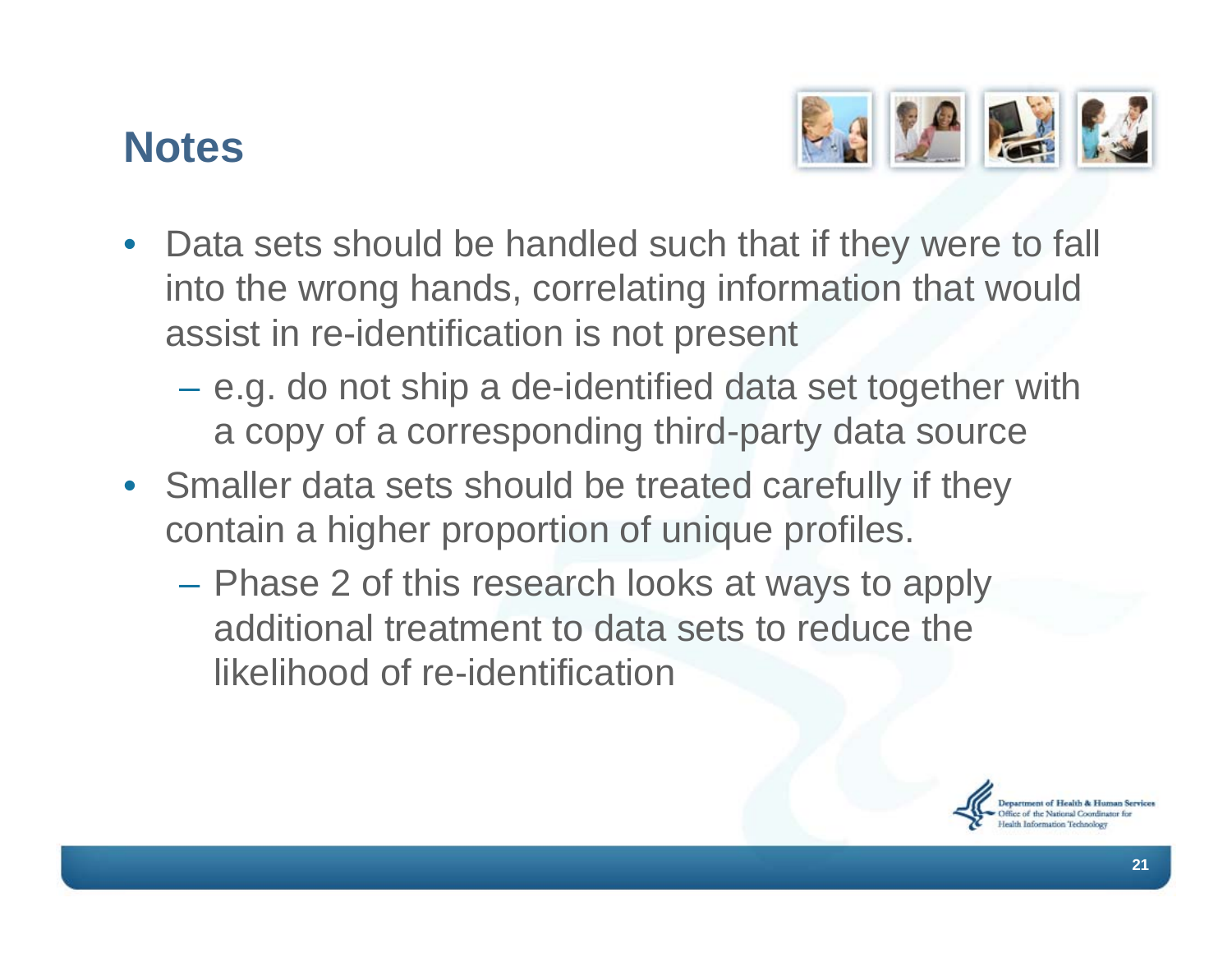#### **Notes**



- Two types of highly targeted attacks are extremely difficult to foil.
	- 1. Focused attack on a specific individual, e.g. a celebrity. *It is probably a bad idea to include Britney Spears in a de-identified data set, for example.*
		- 2. An attack that merely attempts to prove that de-identification is not perfect.

*No method is perfect and a determined attacker, given enough time and money, is likely to be able to demonstrate this acknowledged fact.*

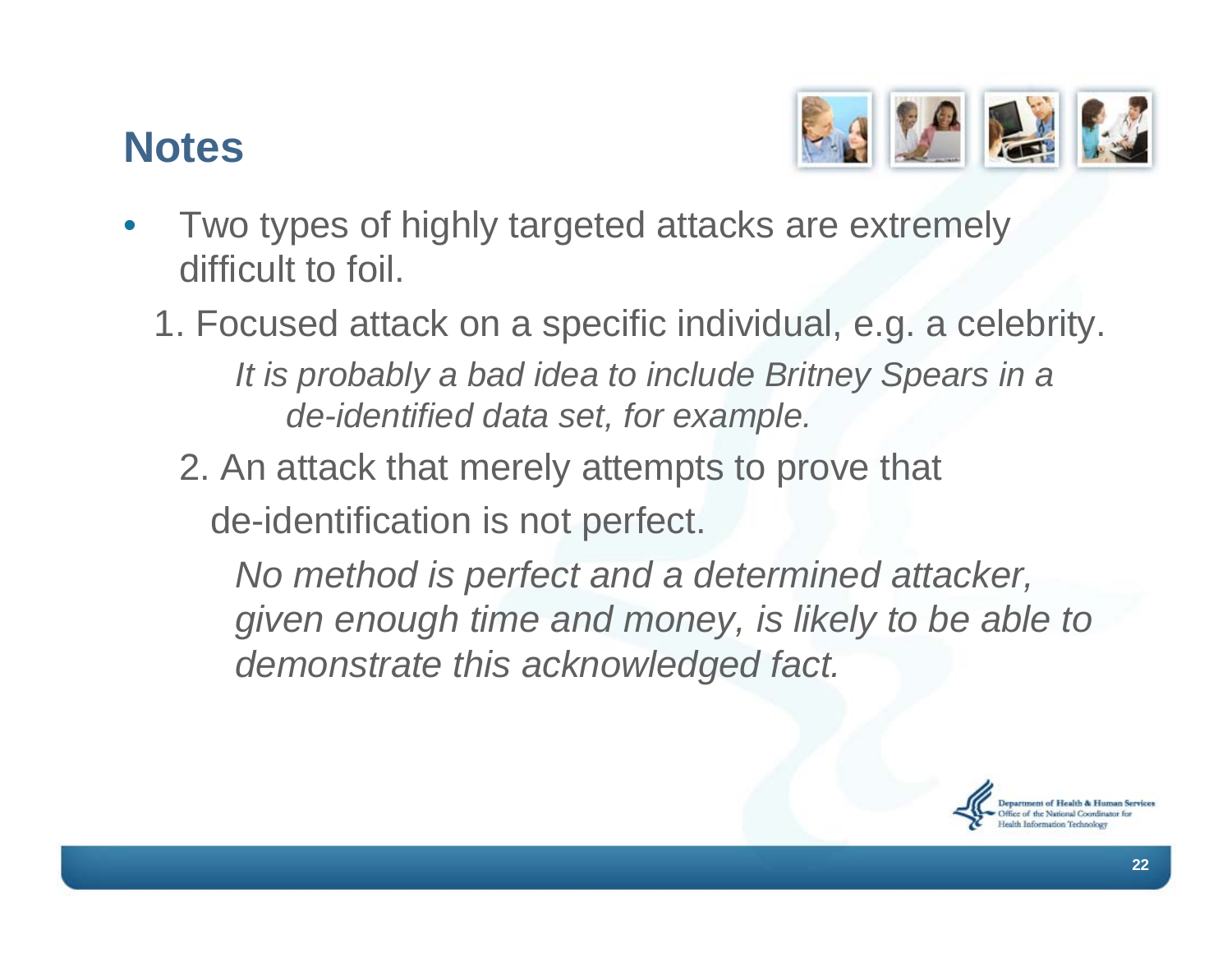#### **Notes**



- Under most circumstances HIPAA Safe Harbor method of de-identification protects against re-identification.
	- Best practice may include additional steps, beyond removal of Safe Harbor Method identifiers to further reduce risk in certain circumstances
		- e.g. selective perturbation of some of the variables
- This study was predicated on de-identified data used in medical research.
	- Uses for commercial purposes have different dynamics
		- Patient sensitivity to re-identification risk
		- Motivation and opportunity to try re-identification